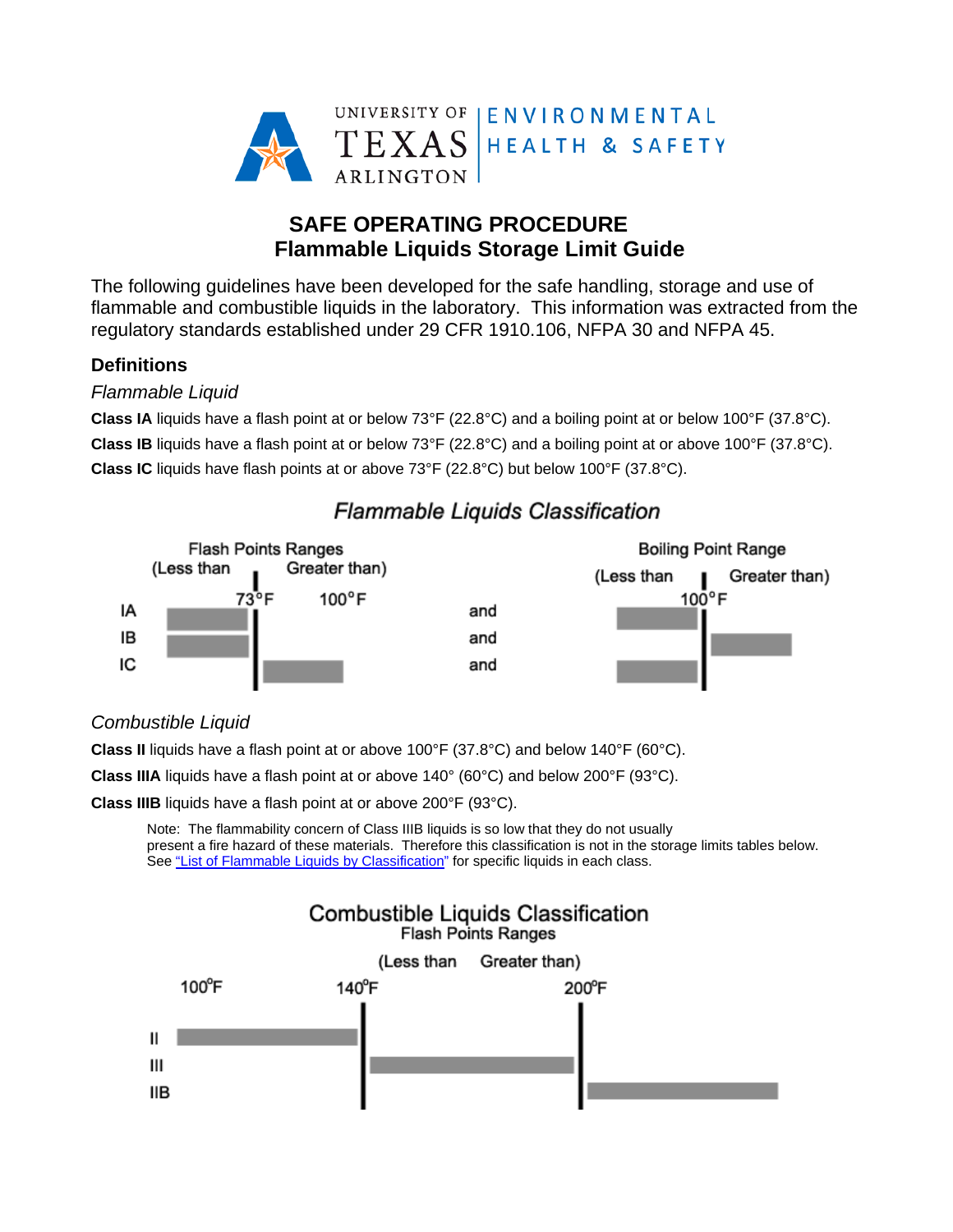### **Storage Limits**

Maximum quantities of flammable and combustible liquids and liquefied flammable gases in laboratory areas shall be in accordance with Table 1.

|               |                                              |                                                                                    | <b>TABLE 1</b> |                                                                     |                                                                                   |
|---------------|----------------------------------------------|------------------------------------------------------------------------------------|----------------|---------------------------------------------------------------------|-----------------------------------------------------------------------------------|
|               |                                              | <b>MAXIMUM QUANTITY</b><br><b>ALLOWED OUTSIDE OF A</b><br><b>STORAGE CABINET</b>   |                | <b>TOTAL QUANTITY ALLOWED</b><br><b>IN A LABORATORY</b>             |                                                                                   |
|               |                                              | (Excluding Quantities in a<br>Storage Cabinet or Safety Can)                       |                | (Including Quantities in Storage<br><b>Cabinets or Safety Cans)</b> |                                                                                   |
|               |                                              | Maximum quantity per 9.3 m <sup>2</sup><br>$(100 \text{ ft}^2)$ of Laboratory Unit |                |                                                                     | Maximum quantity per $9.3 \text{ m}^2$ (100<br>$\text{ft}^2$ ) of Laboratory Unit |
| Lab Type      | Flammable and<br>Combustible<br>Liquid Class | Liters                                                                             | Gallons        | Liters                                                              | Gallons                                                                           |
| Instructional |                                              | 7.5                                                                                | $\overline{2}$ | 15                                                                  | 4                                                                                 |
|               | I, II, IIIA                                  | 15                                                                                 | 4              | 30                                                                  | 8                                                                                 |
|               |                                              |                                                                                    |                |                                                                     |                                                                                   |
| Research      |                                              | 20                                                                                 | 5              | 38                                                                  | 10                                                                                |
|               | I, II, IIIA                                  | 38                                                                                 | 10             | 76                                                                  | 20                                                                                |
|               |                                              |                                                                                    |                |                                                                     |                                                                                   |
| CTY*          |                                              | 4                                                                                  |                | 7.5                                                                 | 2                                                                                 |
|               | I, II, IIIA                                  | 4                                                                                  |                | 7.5                                                                 | 2                                                                                 |

\*When being used for CTY or for any instruction of grades 12 and below.

Maximum container size shall be in accordance with Table 2.

| i apie z                  |                          |              |                            |                           |                          |
|---------------------------|--------------------------|--------------|----------------------------|---------------------------|--------------------------|
| <b>Container Type</b>     | <b>Flammable Liquids</b> |              | <b>Combustible liquids</b> |                           |                          |
|                           | ΙA                       | IB           | IC                         | Ш                         | IIIA                     |
| Glass                     | 500mL(1pt)*              | $1L(1qt)^*$  | 4L(1.1Gal)                 | 4L(1.1Gal)                | 20L(5Gal)                |
| Metal or Approved Plastic | 4L(1.1Gal)               | 20L(5Gal)    | $20L(5Gal)$ <sup>-1</sup>  | 20L $(5Gal)^{\mathsf{T}}$ | 20L(5Gal)                |
| <b>Safety Cans</b>        | 10L(2.6Gal)              | $20L(5Gal)+$ | $20L(5Gal)$ <sup>-1</sup>  | $20L(5Gal)+$              | 20L(5Gal) <sup>4</sup>   |
| Metal Drums (DOT spec)    | N/A                      | $20L(5Gal)+$ | 20L(5Gal)                  | 227L(60Gal)               | 227L(60Gal) <sup>1</sup> |
| Polyethylene              | 4L(1.1Gal)               | $20L(5Gal)+$ | 20L(5Gal)                  | 227L(60Gal)               | 227L(60Gal)              |

**Table 2** 

**\***Glass containers as large as 4L (1.1 gal) shall be permitted to be used if needed and if the required purity would be adversely affected by storage in a metal or an approved plastic container, or if the liquid would cause excessive corrosion or degradation of a metal or an approved plastic container.

#### **‡ In instructional or CTY laboratory work areas, no container for Class I or Class II liquids shall exceed a capacity of 4 L (1.1 gal). Safety cans shall be permitted to have an 8 L (2.1 gal) capacity.**

**Note:** Flammable liquids requiring refrigerated storage must be stored in UL Listed refrigerators specifically designed for the storage of flammable materials. Contact EHS for information regarding specific refrigerator storage concerns.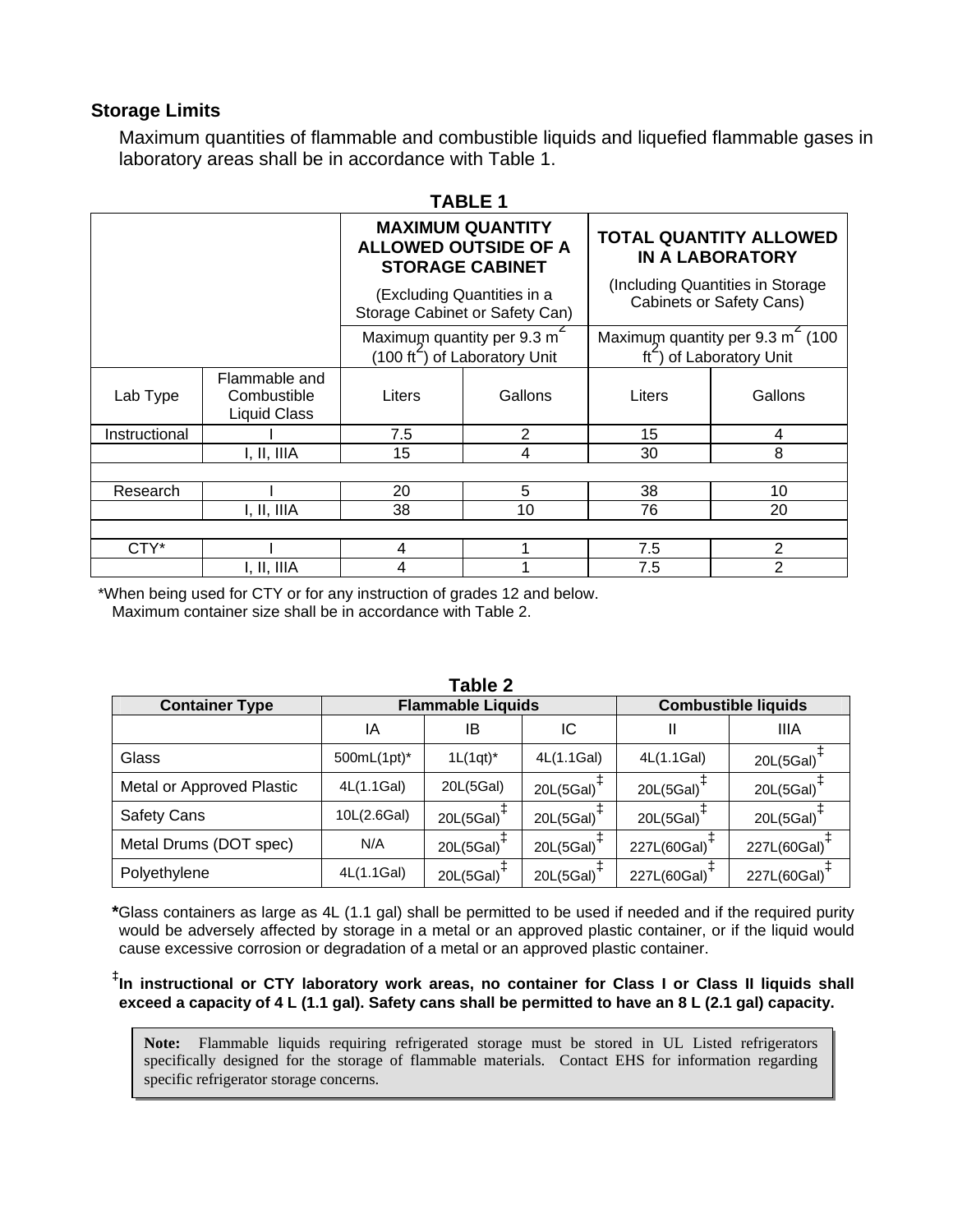## **Handling**

- Flammable liquids shall be kept in covered containers when not actually in use.
- Transfer operations must be provided with adequate ventilation. Sources of ignition are not permitted in areas where flammable vapors may travel.
- Bulk dispensing of flammable liquids into or out of drums require the use of a grounding and bonding system. Contact EHS for specific grounding and bonding information.

## **Use**

- Eliminate sources of ignition (i.e. open flames, hot plates, etc.) from work areas where flammable and combustible liquids are used.
- All manipulations of flammable liquids which pose a risk of explosion, splash hazard, or a highly exothermic reaction should occur in a fume hood with the sash in the lowest feasible position.
- Safety shielding is required any time there is a risk of explosion, splash hazard, or a highly exothermic reaction. Portable shields, which provide protection to all laboratory occupants, are acceptable.
- Eye protection in the form of safety glasses must be worn at all times when handling flammable liquids.
- Gloves should be worn when handling flammable liquids. Disposable latex or nitrile gloves provide adequate protection against accidental hand contact with small quantities of most laboratory chemicals. Lab workers should contact EH&S for advice on chemical resistant glove selection when direct or prolonged contact with hazardous chemicals is anticipated.
- Transfer flammable and combustible liquids in a functioning fume hood.
- Ethers shall be used ONLY in a working fume hood from which all possible ignition sources have been removed.

# **Safe Handling of Flammable Gases**

NFPA sets limitations on the number of cylinders that should not be exceeded in a laboratory. Do not acquire more than:

- three 10" x 50" flammable gas or oxygen cylinders and
- three 4" x 15" cylinders of toxic gases (such as arsine, chlorine, fluorine, hydrogen cyanide, nitric oxide)
- NFPA allows for the use of liquefied petroleum gas cylinders within the lab, however, Texas laws state that  $\underline{\mathbf{no}}$  liquefied petroleum gases (i.e.,  $C_3$  or  $C_4$  such as butanes, propanes, etc.) may be kept within an occupied building.